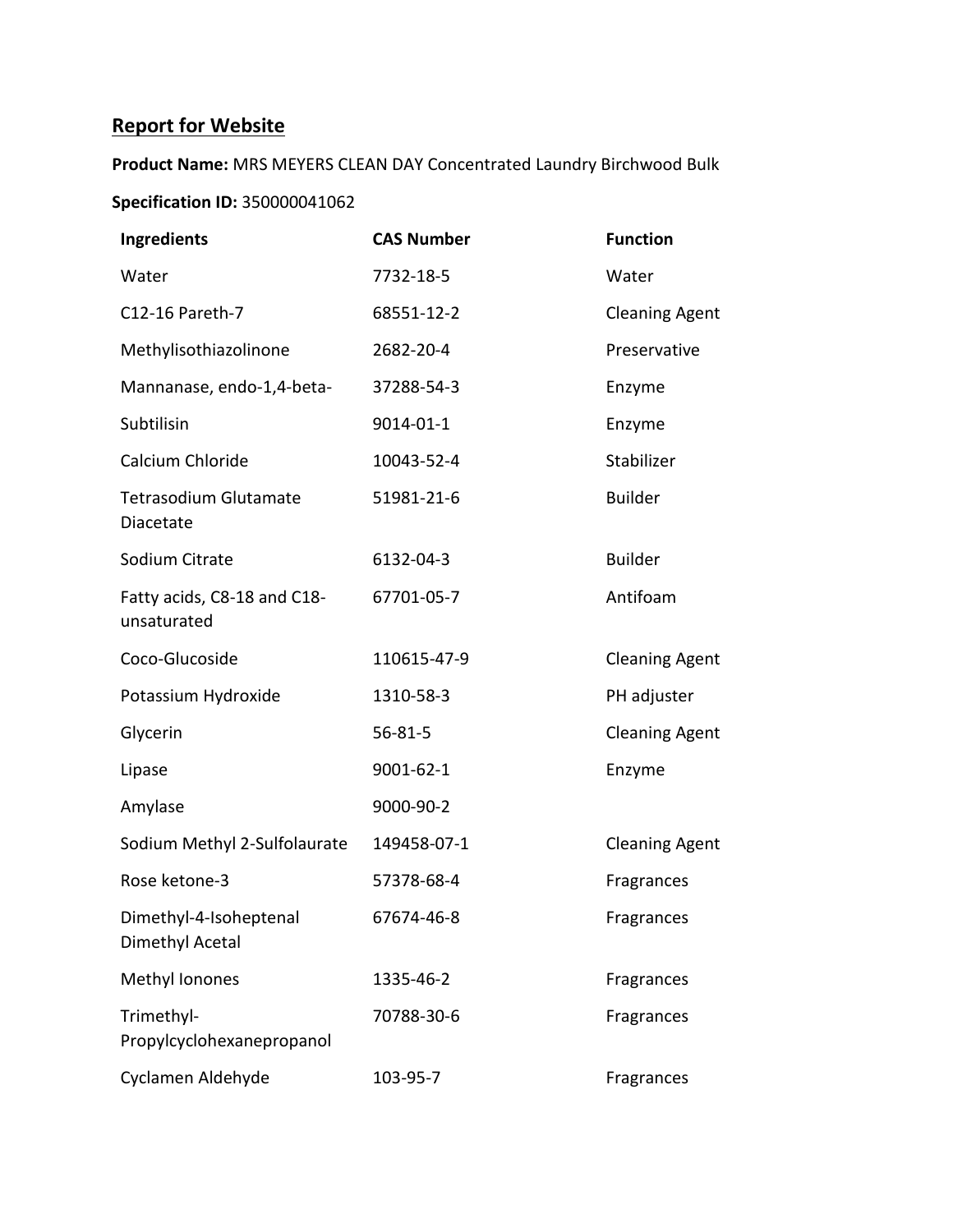| Hexyl salicylate                                         | 6259-76-3     | Fragrances                          |
|----------------------------------------------------------|---------------|-------------------------------------|
| Citronellol                                              | 28219-61-6    | Fragrances                          |
| Linalyl Acetate                                          | 115-95-7      | Fragrances                          |
| 2-T-Butylcyclohexyl Acetate                              | 88-41-5       | Fragrances                          |
| 2,6-Dimethyl-7-octen-2-ol                                | 18479-58-8    | Fragrances                          |
| 2-Butanol, 1-[[2-(1,1-<br>dimethylethyl)cyclohexyl]oxy]- | 139504-68-0   | Fragrances                          |
| Tetramethyl<br>Acetyloctahydronaphthalenes               | 54464-57-2    | Fragrances                          |
| Dipropylene Glycol                                       | 25265-71-8    | Fragrances                          |
| Alpha-isomethyl ionone                                   | 127-51-5      | <b>Contains Fragrance Allergens</b> |
| Eugenol                                                  | $97 - 53 - 0$ | <b>Contains Fragrance Allergens</b> |
| Citral                                                   | 5392-40-5     | <b>Contains Fragrance Allergens</b> |
| Geraniol                                                 | 106-24-1      | <b>Contains Fragrance Allergens</b> |
| Coumarin                                                 | $91 - 64 - 5$ | <b>Contains Fragrance Allergens</b> |
| Limonene                                                 | 5989-27-5     | <b>Contains Fragrance Allergens</b> |
| Linalool                                                 | 78-70-6       | <b>Contains Fragrance Allergens</b> |
| Citronellol                                              | 106-22-9      | <b>Contains Fragrance Allergens</b> |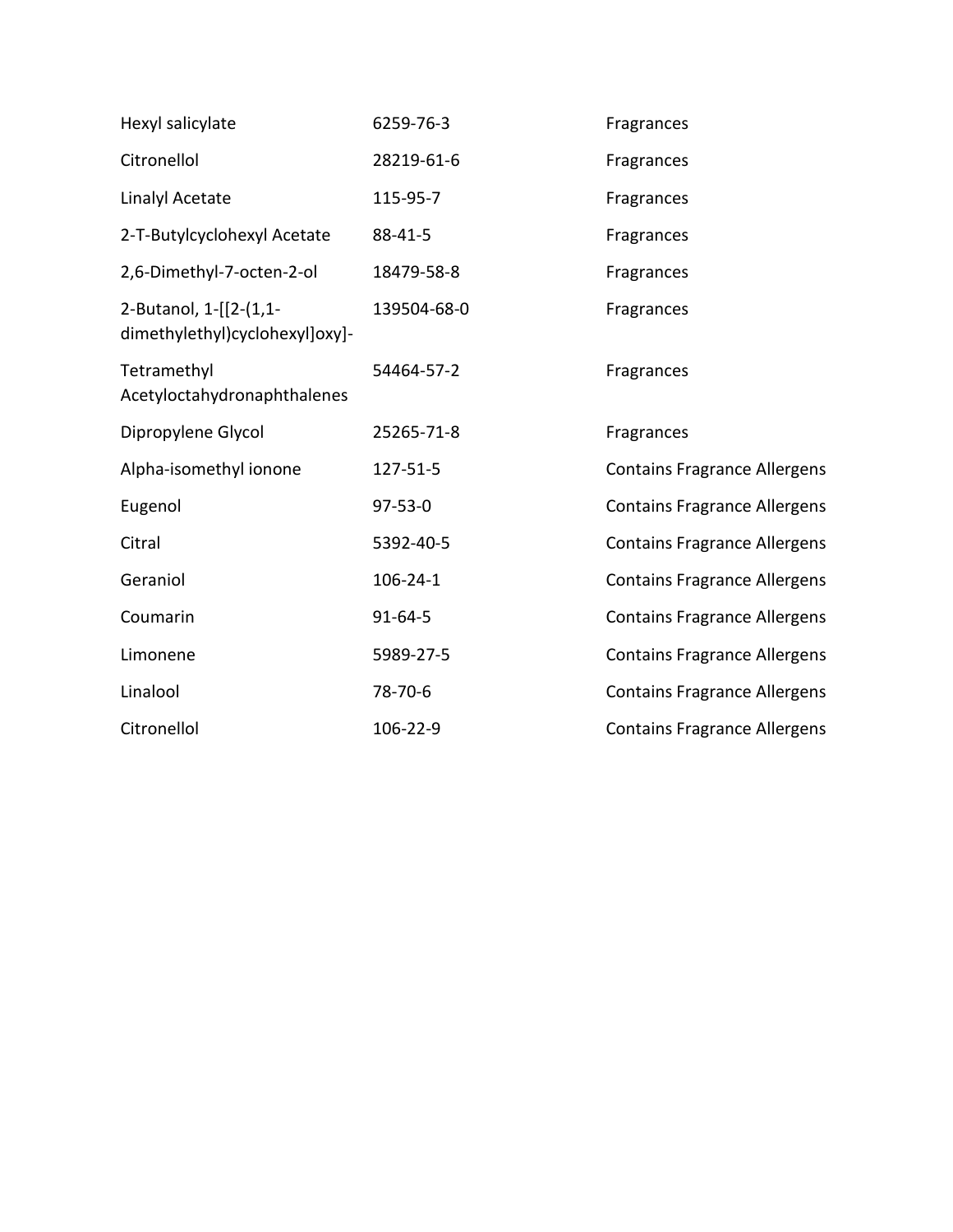## **Report for Website**

#### **Product Name:** MRS MEYERS CLEAN DAY Dryer Sheets Birchwood Bulk

#### **Specification ID:** 350000040406

| Ingredients                                                                                                                                          | <b>CAS Number</b> | <b>Function</b> |
|------------------------------------------------------------------------------------------------------------------------------------------------------|-------------------|-----------------|
| Ethanaminium, 2-hydroxy-<br>N, N-bis(2-hydroxyethyl)-N-<br>methyl-, esters with C16-18<br>and C18-unsaturated fatty<br>acids, methyl sulfates (salt) | 157905-74-3       | Anti-static     |
| Cellulose                                                                                                                                            | 9004-34-6         | Sheet           |
| Amyl Salicylate                                                                                                                                      | 2050-08-0         | Fragrances      |
| 2,4-Dimethyl-3-Cyclohexene<br>Carboxaldehyde                                                                                                         | 68039-49-6        | Fragrances      |
| Lavandula Hybrida Abrial Herb<br>Extract                                                                                                             | 93455-96-0        | Fragrances      |
| Vanillin                                                                                                                                             | 121-33-5          | Fragrances      |
| 1-(5,5-Dimethyl-1-cyclohexen-<br>1-yl)pent-4-en-1-one                                                                                                | 56973-85-4        | Fragrances      |
| Delta-Damascone                                                                                                                                      | 57378-68-4        | Fragrances      |
| Allyl Cyclohexyloxyacetate                                                                                                                           | 68901-15-5        | Fragrances      |
| Cyclamen Aldehyde                                                                                                                                    | 103-95-7          | Fragrances      |
| 2-Methyl-3-(p-<br>tolyl)propionaldehyde                                                                                                              | 41496-43-9        | Fragrances      |
| Trimethyl-<br>Propylcyclohexanepropanol                                                                                                              | 70788-30-6        | Fragrances      |
| 1H-3a, 7-Methanoazulene,<br>octahydro-6-methoxy-3,6,8,8-<br>tetramethyl-,<br>(3R, 3aS, 6S, 7R, 8aS)-                                                 | 19870-74-7        | Fragrances      |
| <b>Hexyl Salicylate</b>                                                                                                                              | 6259-76-3         | Fragrances      |
| Citronellol                                                                                                                                          | 28219-61-6        | Fragrances      |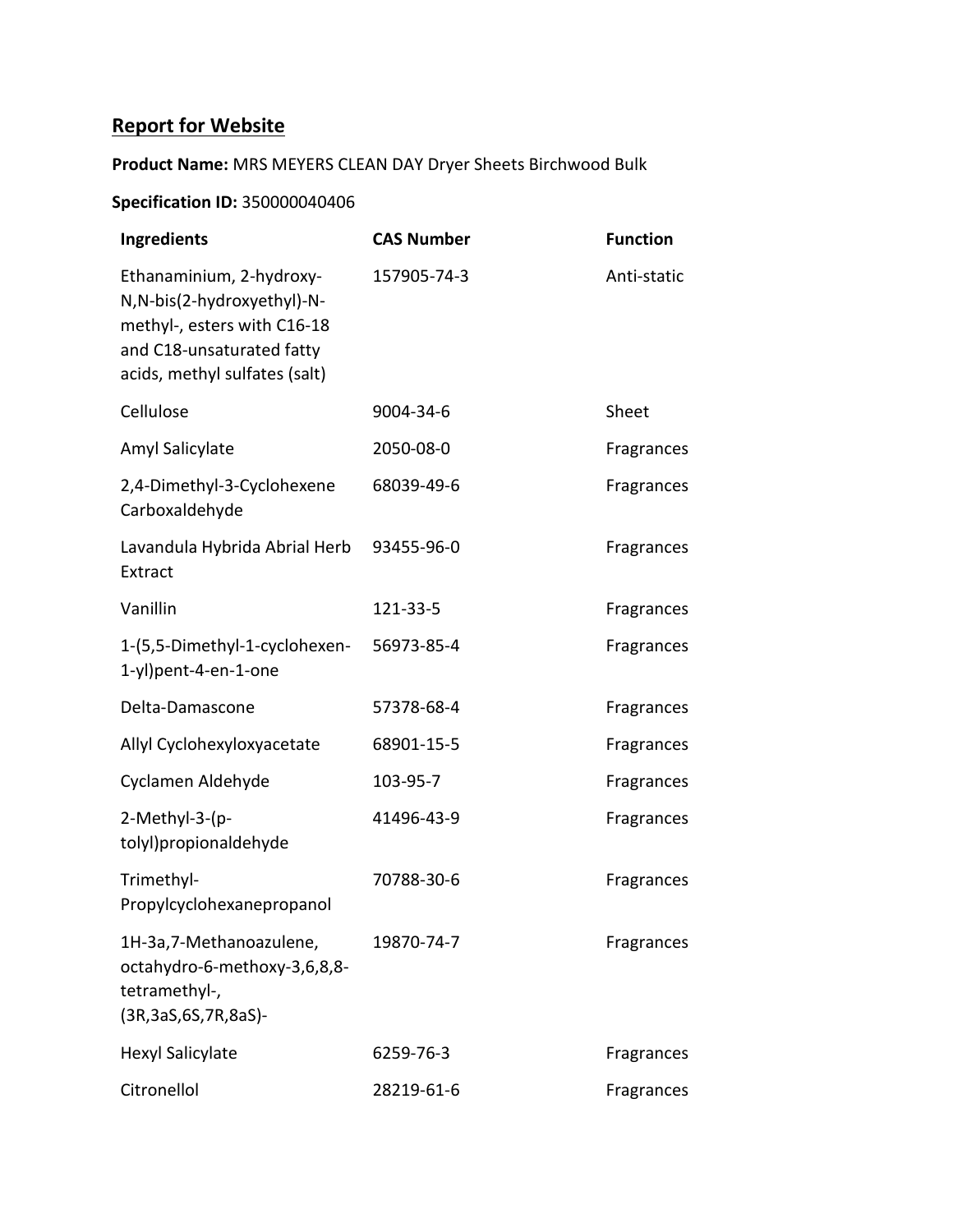| <b>Linalyl Acetate</b>                                   | 115-95-7      | Fragrances                          |
|----------------------------------------------------------|---------------|-------------------------------------|
| 2-T-Butylcyclohexyl Acetate                              | 88-41-5       | Fragrances                          |
| 2,6-Dimethyl-7-octen-2-ol                                | 18479-58-8    | Fragrances                          |
| 2-Butanol, 1-[[2-(1,1-<br>dimethylethyl)cyclohexyl]oxy]- | 139504-68-0   | Fragrances                          |
| Tetramethyl<br>Acetyloctahydronaphthalenes               | 54464-57-2    | Fragrances                          |
| Eugenol                                                  | $97 - 53 - 0$ | <b>Contains Fragrance Allergens</b> |
| Citral                                                   | 5392-40-5     | <b>Contains Fragrance Allergens</b> |
| Geraniol                                                 | 106-24-1      | <b>Contains Fragrance Allergens</b> |
| Benzenemethanol                                          | 100-51-6      | <b>Contains Fragrance Allergens</b> |
| Cinnamal                                                 | 104-55-2      | <b>Contains Fragrance Allergens</b> |
| Alpha-isomethyl ionone                                   | 127-51-5      | <b>Contains Fragrance Allergens</b> |
| Coumarin                                                 | $91 - 64 - 5$ | <b>Contains Fragrance Allergens</b> |
| Limonene                                                 | 5989-27-5     | <b>Contains Fragrance Allergens</b> |
| Linalool                                                 | 78-70-6       | <b>Contains Fragrance Allergens</b> |
| <b>Benzyl Salicylate</b>                                 | 118-58-1      | <b>Contains Fragrance Allergens</b> |
| Citronellol                                              | 106-22-9      | <b>Contains Fragrance Allergens</b> |
| Benzyl Benzoate                                          | 120-51-4      | <b>Contains Fragrance Allergens</b> |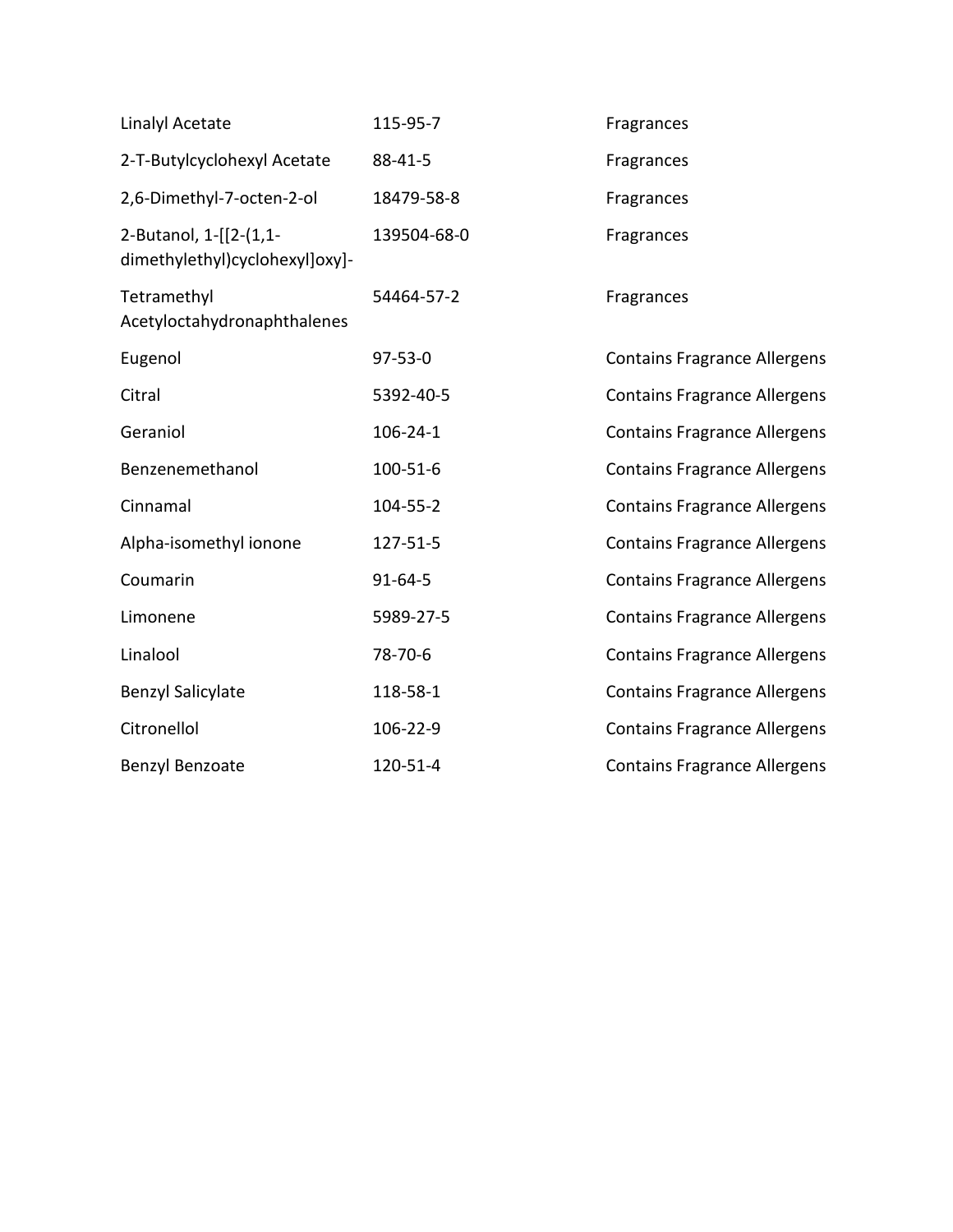# **Report for Website**

**Product Name:** MRS MEYERS CLEAN DAY Fabric Softener Birchwood Bulk

#### **Specification ID:** 350000041063

| Ingredients                                                                                                                                         | <b>CAS Number</b> | <b>Function</b> |
|-----------------------------------------------------------------------------------------------------------------------------------------------------|-------------------|-----------------|
| Water                                                                                                                                               | 7732-18-5         | Water           |
| Benzisothiazolinone                                                                                                                                 | 2634-33-5         | Preservative    |
| Methylisothiazolinone                                                                                                                               | 2682-20-4         |                 |
| Calcium Chloride                                                                                                                                    | 10043-52-4        | Salt            |
| Ethanaminium, 2-hydroxy-<br>N, N-bis(2-hydroxyethyl)-N-<br>methyl-, esters with C16-18<br>and C18-unsaturated fatty<br>acids, methyl sulfates (salt | 157905-74-3       | Film Former     |
| Delta-Damascone                                                                                                                                     | 57378-68-4        | Fragrances      |
| Dimethyl-4-Isoheptenal<br>Dimethyl Acetal                                                                                                           | 67674-46-8        | Fragrances      |
| Methyl Ionones                                                                                                                                      | 1335-46-2         | Fragrances      |
| Trimethyl-<br>Propylcyclohexanepropanol                                                                                                             | 70788-30-6        | Fragrances      |
| Cyclamen Aldehyde                                                                                                                                   | 103-95-7          | Fragrances      |
| <b>Hexyl Salicylate</b>                                                                                                                             | 6259-76-3         | Fragrances      |
| Citronellol                                                                                                                                         | 28219-61-6        | Fragrances      |
| Linalyl Acetate                                                                                                                                     | 115-95-7          | Fragrances      |
| 2-T-Butylcyclohexyl Acetate                                                                                                                         | 88-41-5           | Fragrances      |
| 2,6-Dimethyl-7-octen-2-ol                                                                                                                           | 18479-58-8        | Fragrances      |
| 2-Butanol, 1-[[2-(1,1-<br>dimethylethyl)cyclohexyl]oxy]                                                                                             | 139504-68-0       | Fragrances      |
| Tetramethyl<br>Acetyloctahydronaphthalenes                                                                                                          | 54464-57-2        | Fragrances      |